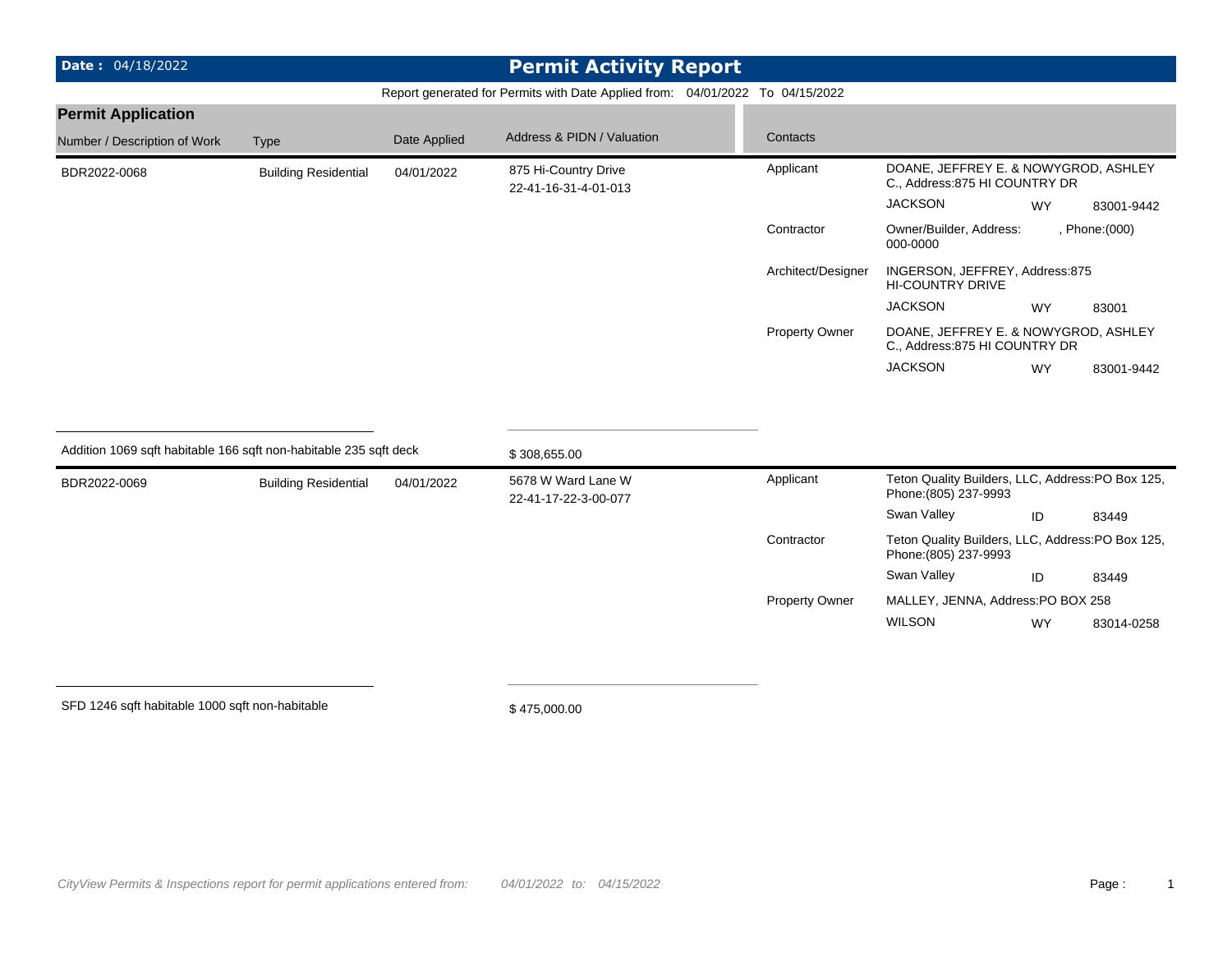| <b>Permit Application</b>                                    |                             |              |                                                 |                    |                                                                          |                                      |            |  |
|--------------------------------------------------------------|-----------------------------|--------------|-------------------------------------------------|--------------------|--------------------------------------------------------------------------|--------------------------------------|------------|--|
| Number / Description of Work                                 | <b>Type</b>                 | Date Applied | Address & PIDN / Valuation                      | Contacts           |                                                                          |                                      |            |  |
| BDR2022-0070                                                 | <b>Building Residential</b> | 04/01/2022   | 15270 S Wagon Road<br>22-38-16-17-1-01-027      | Applicant          | MIRO Studio Architecture, Address:PO Box 12374,<br>Phone: (307) 690-4187 |                                      |            |  |
|                                                              |                             |              |                                                 |                    | Jackson                                                                  | <b>WY</b>                            | 83002      |  |
|                                                              |                             |              |                                                 | Contractor         | Northview Building Group LLC, Address:PO Box<br>1029                     |                                      |            |  |
|                                                              |                             |              |                                                 |                    | Wilson                                                                   | <b>WY</b>                            | 83014      |  |
|                                                              |                             |              |                                                 | Architect/Designer | MIRO Studio Architecture, Address:PO Box 12374,<br>Phone: (307) 690-4187 |                                      |            |  |
|                                                              |                             |              |                                                 |                    | Jackson                                                                  | <b>WY</b>                            | 83002      |  |
|                                                              |                             |              |                                                 | Property Owner     | FRANTZ, BRETT & GAYLYN, Address:PO BOX<br>11667                          |                                      |            |  |
|                                                              |                             |              |                                                 |                    | <b>JACKSON</b>                                                           | <b>WY</b>                            | 83002-1667 |  |
|                                                              |                             |              |                                                 |                    |                                                                          |                                      |            |  |
| SFD 3157 sqft habitable 759 sqft non-habitable 129 sqft deck |                             |              | \$3,389,268.00                                  |                    |                                                                          |                                      |            |  |
| BDC2022-0004                                                 | <b>Building Commercial</b>  | 04/01/2022   | 4030 W Lake Creek Drive<br>22-41-17-11-1-35-004 | Applicant          | Prospect Studio, Address:PO Box 1870, Phone:<br>$(307)$ 264-2600         |                                      |            |  |
|                                                              |                             |              |                                                 |                    | Wilson                                                                   | <b>WY</b>                            | 83014      |  |
|                                                              |                             |              |                                                 | Contractor         | <b>ARMITAGE AVE</b>                                                      | BULLEY & ANDREWS LLC, Address:1755 W |            |  |
|                                                              |                             |              |                                                 |                    | CHICAGO                                                                  | IL                                   | 60622      |  |
|                                                              |                             |              |                                                 | Architect/Designer | Prospect Studio, Address:PO Box 1870, Phone:<br>$(307)$ 264-2600         |                                      |            |  |
|                                                              |                             |              |                                                 |                    | Wilson                                                                   | WY                                   | 83014      |  |
|                                                              |                             |              |                                                 | Property Owner     | ASPENS PROPERTIES I, LLC, Address:PO BOX<br>1816                         |                                      |            |  |
|                                                              |                             |              |                                                 |                    | <b>WILSON</b>                                                            | <b>WY</b>                            | 83014-1816 |  |
|                                                              |                             |              |                                                 |                    |                                                                          |                                      |            |  |

Remodel 26,697 sqft business space

\$ 5,295,143.00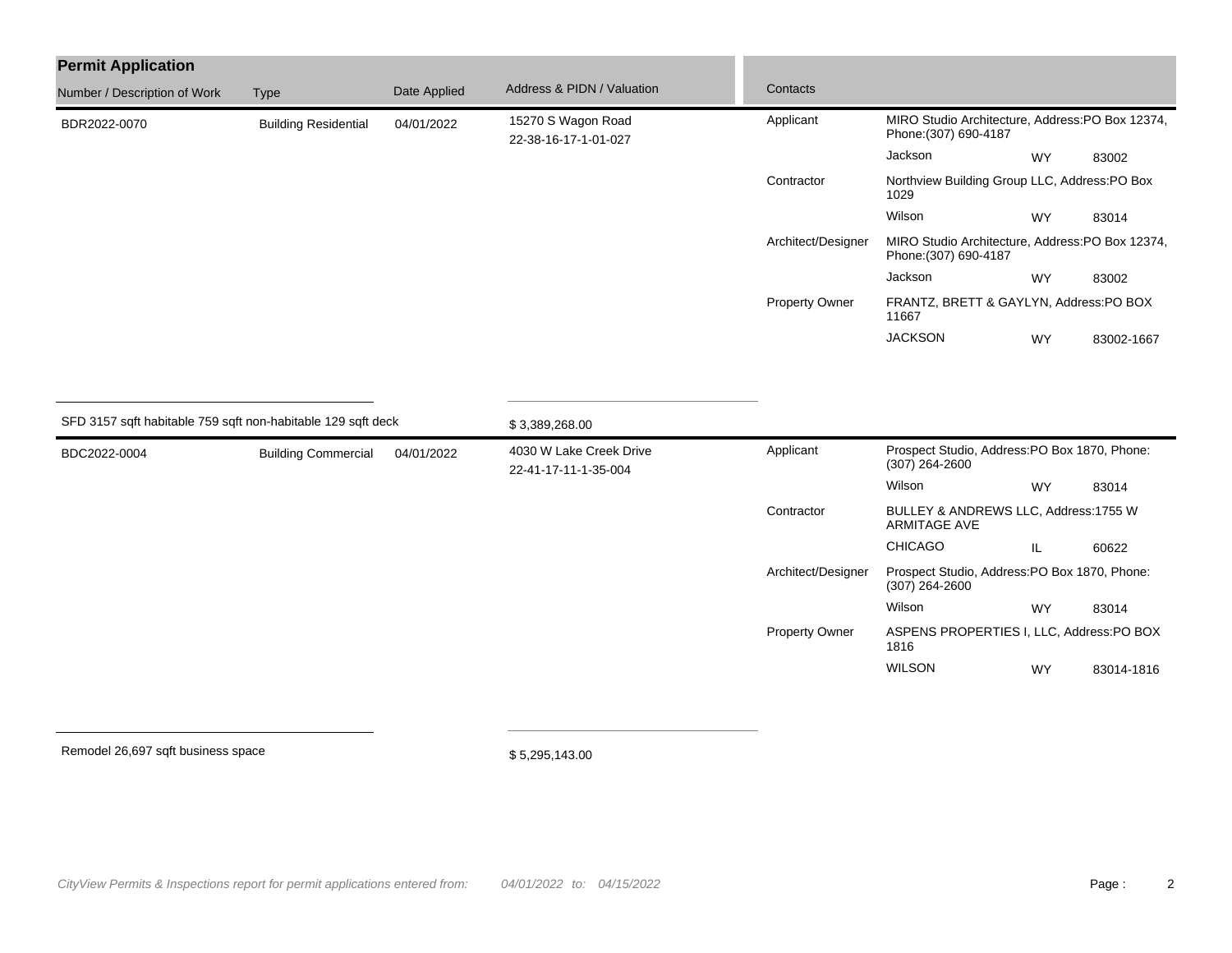| <b>Permit Application</b>                      |               |              |                                    |                |                                                           |                                            |            |  |  |
|------------------------------------------------|---------------|--------------|------------------------------------|----------------|-----------------------------------------------------------|--------------------------------------------|------------|--|--|
| Number / Description of Work                   | Type          | Date Applied | Address & PIDN / Valuation         | Contacts       |                                                           |                                            |            |  |  |
| MIS2022-0032                                   | Miscellaneous | 04/05/2022   | 3000 N Teton Pines Drive           | Applicant      | Fortress Roofing, Address: 5975 S Stratler                |                                            |            |  |  |
|                                                |               |              | 22-41-17-11-4-20-003               |                | Murray                                                    | UT                                         | 84107      |  |  |
|                                                |               |              |                                    | Contractor     | Fortress Roofing, Address: 5975 S Stratler                |                                            |            |  |  |
|                                                |               |              |                                    |                | Murray                                                    | UT                                         | 84107      |  |  |
|                                                |               |              |                                    | Property Owner | LISTUG TRUST, Address:PO BOX 2069                         |                                            |            |  |  |
|                                                |               |              |                                    |                | RANCHO SANTA FE                                           | CA                                         | 92067-2069 |  |  |
| Replace wood shakes with synthetic shakes      |               |              |                                    |                |                                                           |                                            |            |  |  |
| Miscellaneous                                  |               |              | \$124,507.00<br>1525 W Pinto Drive | Applicant      |                                                           | Fortress Roofing, Address: 5975 S Stratler |            |  |  |
| MIS2022-0033                                   |               | 04/05/2022   | 22-40-16-18-1-03-200               |                | Murray                                                    | UT                                         | 84107      |  |  |
|                                                |               |              |                                    | Contractor     | Fortress Roofing, Address: 5975 S Stratler                |                                            |            |  |  |
|                                                |               |              |                                    |                | Murray                                                    | UT                                         | 84107      |  |  |
|                                                |               |              |                                    | Property Owner | COOKE, DONALD D. REVOCABLE TRUST,<br>Address:PO BOX 9207  |                                            |            |  |  |
|                                                |               |              |                                    |                | <b>JACKSON</b>                                            | WY                                         | 83002-9207 |  |  |
| Replace old shingles with new asphalt shingles |               |              | \$26,000.00                        |                |                                                           |                                            |            |  |  |
|                                                |               |              | 3675 W Morley Drive                | Applicant      | Fortress Roofing, Address: 5975 S Stratler                |                                            |            |  |  |
| MIS2022-0034                                   | Miscellaneous | 04/05/2022   | 22-42-17-24-3-02-073               |                | Murray                                                    | UT                                         | 84107      |  |  |
|                                                |               |              |                                    | Contractor     | Fortress Roofing, Address: 5975 S Stratler                |                                            |            |  |  |
|                                                |               |              |                                    |                | Murray                                                    | UT                                         | 84107      |  |  |
|                                                |               |              |                                    | Property Owner | BARENS LIVING TRUST, Address: 14380 S<br><b>CADDIS CT</b> |                                            |            |  |  |
|                                                |               |              |                                    |                | <b>JACKSON</b>                                            | <b>WY</b>                                  | 83001-2609 |  |  |
|                                                |               |              |                                    |                |                                                           |                                            |            |  |  |
| Replace wood shakes with metal roof            |               |              | \$99,075.00                        |                |                                                           |                                            |            |  |  |
|                                                |               |              |                                    |                |                                                           |                                            |            |  |  |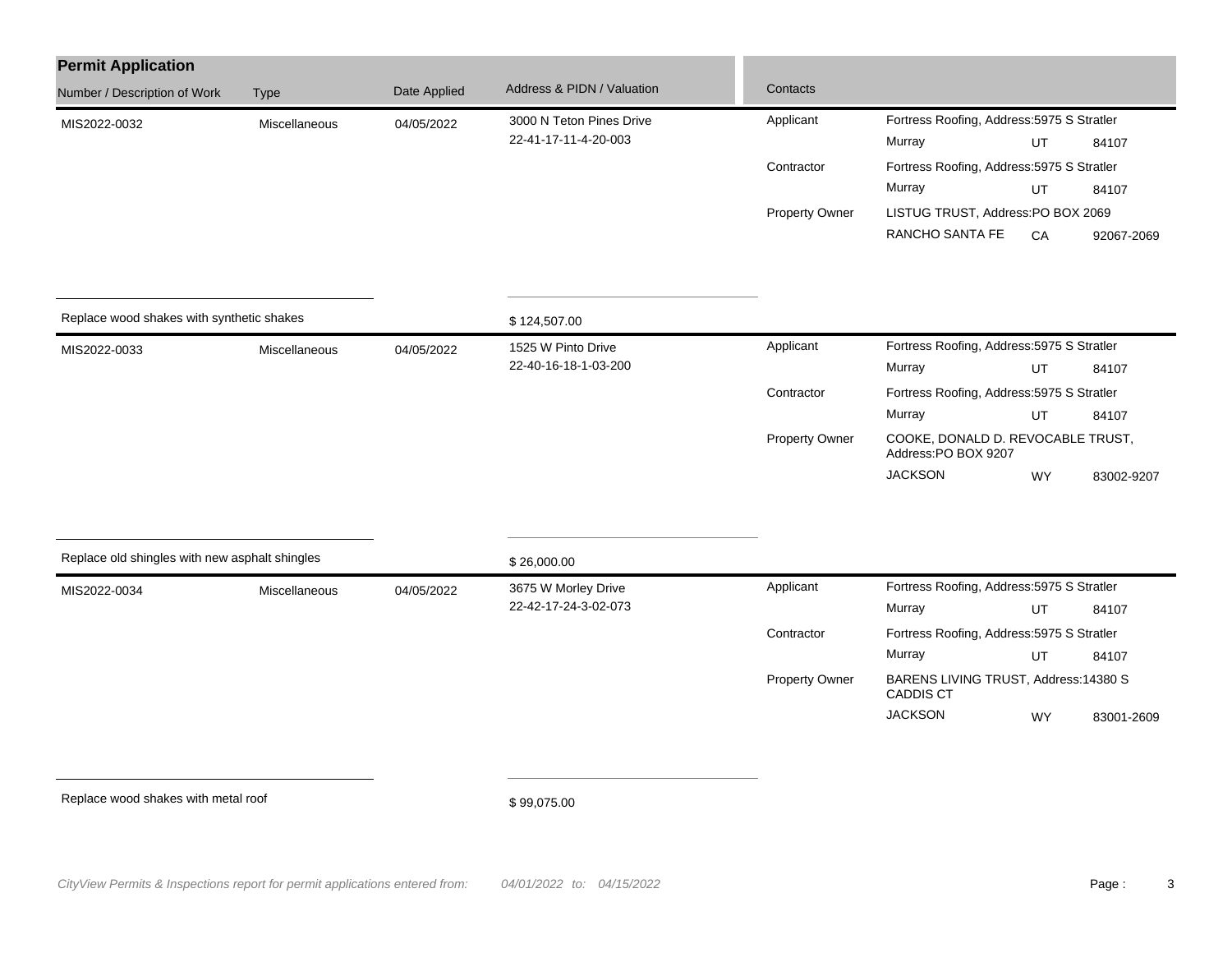| <b>Permit Application</b>    |                             |              |                                              |                       |                                                                        |           |            |
|------------------------------|-----------------------------|--------------|----------------------------------------------|-----------------------|------------------------------------------------------------------------|-----------|------------|
| Number / Description of Work | <b>Type</b>                 | Date Applied | Address & PIDN / Valuation                   | Contacts              |                                                                        |           |            |
| BDR2022-0071                 | <b>Building Residential</b> | 04/07/2022   | 305 E Trap Club Road<br>22-42-16-15-3-02-005 | Applicant             | Farmer Payne Architects, Address: PO Box 381,<br>Phone: (307) 413-3276 |           |            |
|                              |                             |              |                                              |                       | Jackson                                                                | <b>WY</b> | 83001      |
|                              |                             |              |                                              | Contractor            | Matarozzi Pelsinger, Address: PO Box 3098,<br>Phone: (307) 690-6637    |           |            |
|                              |                             |              |                                              |                       | Jackson                                                                | <b>WY</b> | 83001      |
|                              |                             |              |                                              | Architect/Designer    | Farmer Payne Architects, Address: PO Box 381,<br>Phone: (307) 413-3276 |           |            |
|                              |                             |              |                                              |                       | Jackson                                                                | <b>WY</b> | 83001      |
|                              |                             |              |                                              | <b>Property Owner</b> | SHC VENTURES IV, LLC, Address:5100<br>CIVITANIA RD SE                  |           |            |
|                              |                             |              |                                              |                       | <b>MABLETON</b>                                                        | GA        | 30126-1908 |

| SFD 5968 sqft habitable 1744 sqft non-habitable |                             | \$12,000,000.00    |                                                 |                       |                                                                             |                                               |            |  |
|-------------------------------------------------|-----------------------------|--------------------|-------------------------------------------------|-----------------------|-----------------------------------------------------------------------------|-----------------------------------------------|------------|--|
| BDR2022-0072                                    | <b>Building Residential</b> | 04/07/2022         | 1725 S Ely Springs Road<br>22-40-17-02-3-00-010 | Applicant             | Phone: (307) 733-6867                                                       | Ward Blake Architects, Address: PO Box 10399, |            |  |
|                                                 |                             |                    |                                                 |                       | Jackson                                                                     | <b>WY</b>                                     | 83002      |  |
|                                                 |                             |                    |                                                 | Contractor            | Pending                                                                     |                                               |            |  |
|                                                 |                             | Architect/Designer |                                                 | Phone: (307) 733-6867 | Ward Blake Architects, Address: PO Box 10399,                               |                                               |            |  |
|                                                 |                             |                    |                                                 |                       | Jackson                                                                     | <b>WY</b>                                     | 83002      |  |
|                                                 |                             |                    |                                                 | <b>Property Owner</b> | LOVETT, RICHARD J. TRUSTEE C/O HCVT,<br>Address: 11444 W OLYMPIC BLVD FL 11 |                                               |            |  |
|                                                 |                             |                    |                                                 |                       | <b>LOS ANGELES</b>                                                          | CA                                            | 90064-1500 |  |

Studio 2326 sqft habitable 102 sqft non-habitable

\$ 1,942,400.00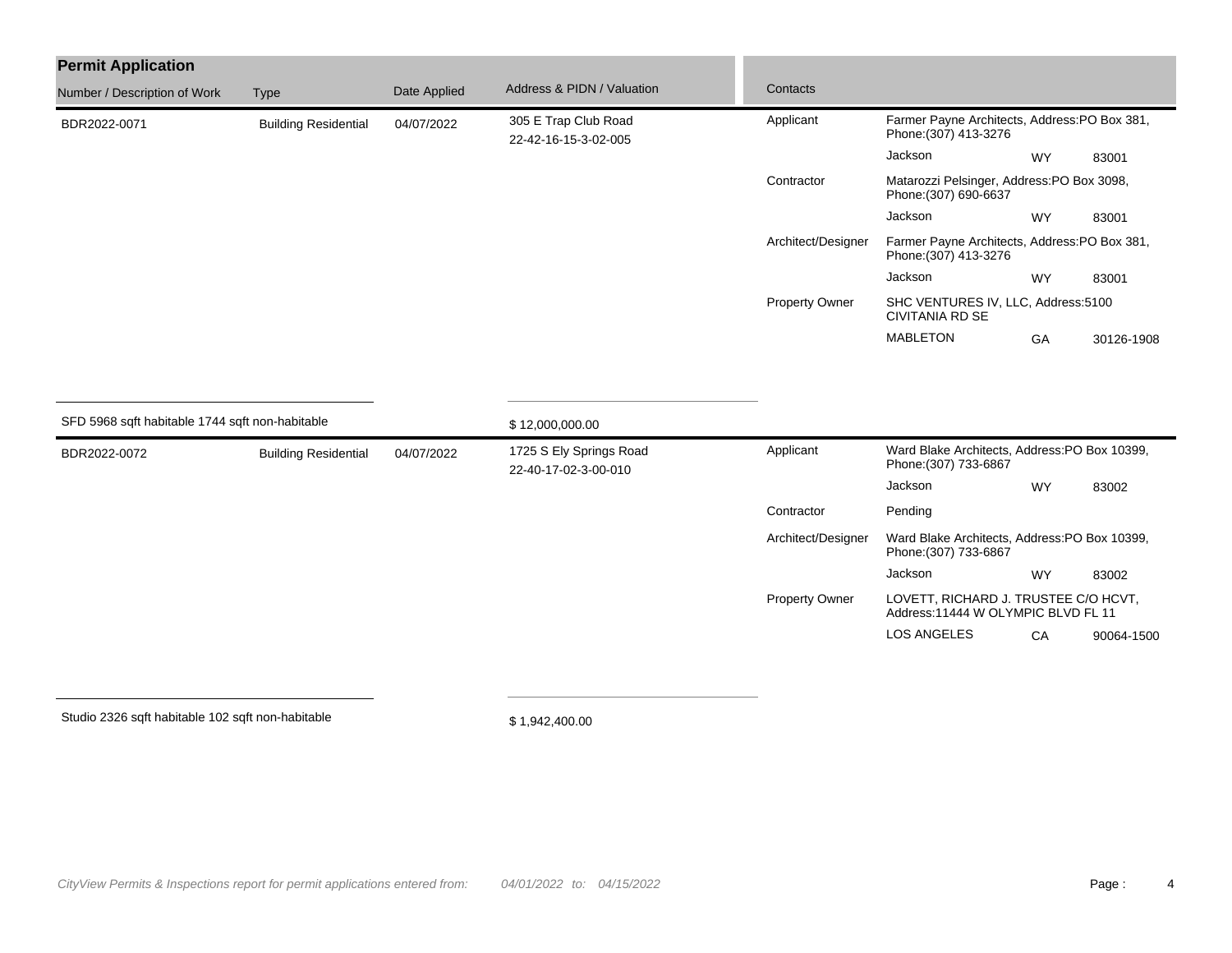| <b>Permit Application</b>                      |                             |              |                                                  |                                                           |                                                        |           |            |  |  |
|------------------------------------------------|-----------------------------|--------------|--------------------------------------------------|-----------------------------------------------------------|--------------------------------------------------------|-----------|------------|--|--|
| Number / Description of Work                   | Type                        | Date Applied | Address & PIDN / Valuation                       | Contacts                                                  |                                                        |           |            |  |  |
| BDR2022-0073                                   | <b>Building Residential</b> | 04/08/2022   | 7655 N Spring Gulch Road                         | Applicant                                                 | GIECK, GARY & DIANE, Address:PO BOX 878                |           |            |  |  |
|                                                |                             |              | 22-42-16-22-1-00-007                             |                                                           | <b>JACKSON</b>                                         | <b>WY</b> | 83001-0878 |  |  |
|                                                |                             |              |                                                  | Contractor                                                | Owner/Builder, Address:<br>, Phone: (000)<br>000-0000  |           |            |  |  |
|                                                |                             |              |                                                  | Architect/Designer                                        | JOE GIECK, Address: PO BOX 918                         |           |            |  |  |
|                                                |                             |              |                                                  |                                                           | <b>JACKSON</b>                                         | <b>WY</b> | 83001      |  |  |
|                                                |                             |              |                                                  | <b>Property Owner</b>                                     | GIECK, GARY & DIANE, Address:PO BOX 878                |           |            |  |  |
|                                                |                             |              |                                                  |                                                           | <b>JACKSON</b>                                         | <b>WY</b> | 83001-0878 |  |  |
|                                                |                             |              |                                                  |                                                           |                                                        |           |            |  |  |
| ARU 998 sqft habitable 2122 sqft non-habitable |                             |              | \$550,000.00                                     |                                                           |                                                        |           |            |  |  |
| BDR2022-0074                                   | <b>Building Residential</b> | 04/08/2022   | 205 W Alta Ski Hill Road<br>22-44-18-20-4-00-020 | Applicant                                                 | CHRISTENSEN REVOCABLE TRUST,<br>Address: 205 W ALTA RD |           |            |  |  |
|                                                |                             |              |                                                  |                                                           | <b>ALTA</b>                                            | <b>WY</b> | 83414-4516 |  |  |
|                                                |                             |              |                                                  | Contractor                                                | Owner/Builder, Address:<br>, Phone: (000)<br>000-0000  |           |            |  |  |
|                                                |                             |              | Architect/Designer                               | 3D QUEST STUDIOS, Address:1659 E<br><b>SUNSHINE TRAIL</b> |                                                        |           |            |  |  |

 SFD 100 sqft habitable 146 sqft covered porch (being added to existing garage)

\$ 150,000.00

ST GEORGE UT 84790

ALTA WY 83414-4516

Property Owner CHRISTENSEN REVOCABLE TRUST, Address:205 W ALTA RD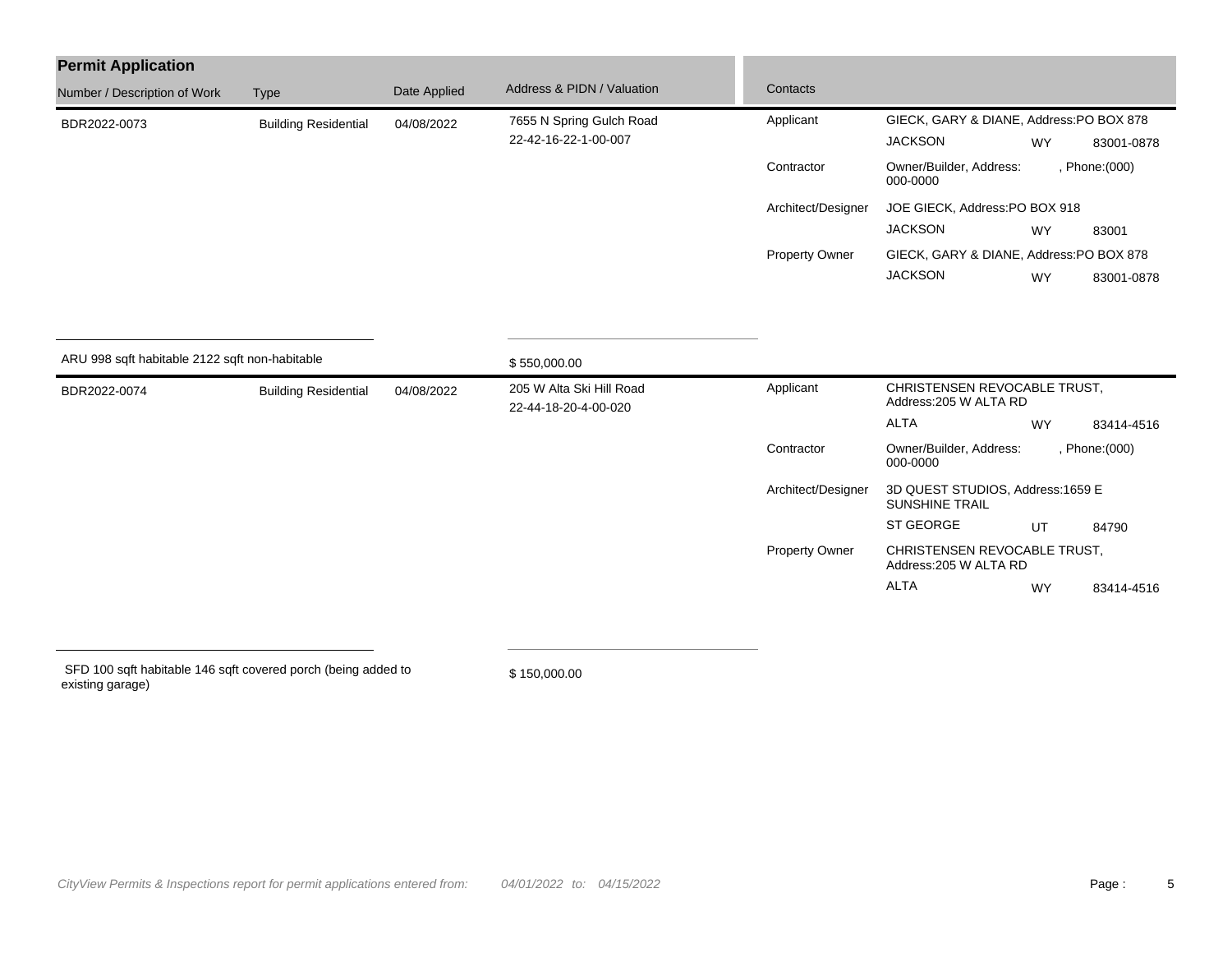| <b>Permit Application</b>                       |                             |                                                            |                                                  |                                                                            |                                                                            |           |            |  |
|-------------------------------------------------|-----------------------------|------------------------------------------------------------|--------------------------------------------------|----------------------------------------------------------------------------|----------------------------------------------------------------------------|-----------|------------|--|
| Number / Description of Work                    | <b>Type</b>                 | Date Applied                                               | Address & PIDN / Valuation                       | Contacts                                                                   |                                                                            |           |            |  |
| MIS2022-0035                                    | Miscellaneous               | 04/08/2022                                                 | 750 N Spur Road                                  | Applicant                                                                  | Steller Construction, Phone: (307) 690-3591                                |           |            |  |
|                                                 |                             |                                                            | 22-41-16-30-2-03-010                             |                                                                            | Jackson                                                                    | WY        | 83002      |  |
|                                                 |                             |                                                            |                                                  | Contractor                                                                 | Steller Construction, Phone: (307) 690-3591                                |           |            |  |
|                                                 |                             |                                                            |                                                  |                                                                            | Jackson                                                                    | <b>WY</b> | 83002      |  |
|                                                 |                             |                                                            |                                                  | Property Owner                                                             | KDFA-WBA REVOCABLE TRUST, Address:4490<br><b>BERRY DR</b>                  |           |            |  |
|                                                 |                             |                                                            |                                                  |                                                                            | <b>WILSON</b>                                                              | <b>WY</b> | 83014-9102 |  |
|                                                 |                             |                                                            |                                                  |                                                                            |                                                                            |           |            |  |
| New egress window in basement                   |                             |                                                            | \$20,000.00                                      |                                                                            |                                                                            |           |            |  |
| BDR2022-0075                                    | <b>Building Residential</b> | 1475 S Creamery Lane<br>04/08/2022<br>22-40-17-01-2-05-002 | Applicant                                        | Dubbe-Moulder Architects PC, Address:PO Box<br>9227, Phone: (307) 733-9551 |                                                                            |           |            |  |
|                                                 |                             |                                                            |                                                  |                                                                            | Jackson                                                                    | <b>WY</b> | 83002      |  |
|                                                 |                             |                                                            |                                                  | Architect/Designer                                                         | Dubbe-Moulder Architects PC, Address:PO Box<br>9227, Phone: (307) 733-9551 |           |            |  |
|                                                 |                             |                                                            |                                                  |                                                                            | Jackson                                                                    | <b>WY</b> | 83002      |  |
|                                                 |                             |                                                            |                                                  | Property Owner                                                             | CODY CREEK RANCH, LLC, Address:5751 N<br><b>YUCCA RD</b>                   |           |            |  |
|                                                 |                             |                                                            |                                                  |                                                                            | PARADISE VALLEY                                                            | AZ        | 85253-5254 |  |
|                                                 |                             |                                                            |                                                  |                                                                            |                                                                            |           |            |  |
| Barn 930 sqft habitable 2353 sqft non-habitable |                             |                                                            | \$950,000.00                                     |                                                                            |                                                                            |           |            |  |
| MIS2022-0036                                    | Miscellaneous               | 04/08/2022                                                 | 1245 W Bugling Elk Trail<br>22-41-16-04-2-00-003 | <b>Property Owner</b>                                                      | FIFE, EUGENE V. & LUANN L., Address: 2421 IVY<br><b>RD STE 140</b>         |           |            |  |
|                                                 |                             |                                                            |                                                  |                                                                            | CHARLOTTESVILLE                                                            | VA        | 22903-4673 |  |
|                                                 |                             |                                                            |                                                  |                                                                            |                                                                            |           |            |  |
|                                                 |                             |                                                            |                                                  |                                                                            |                                                                            |           |            |  |

Replace wood shakes with composite cedur shakes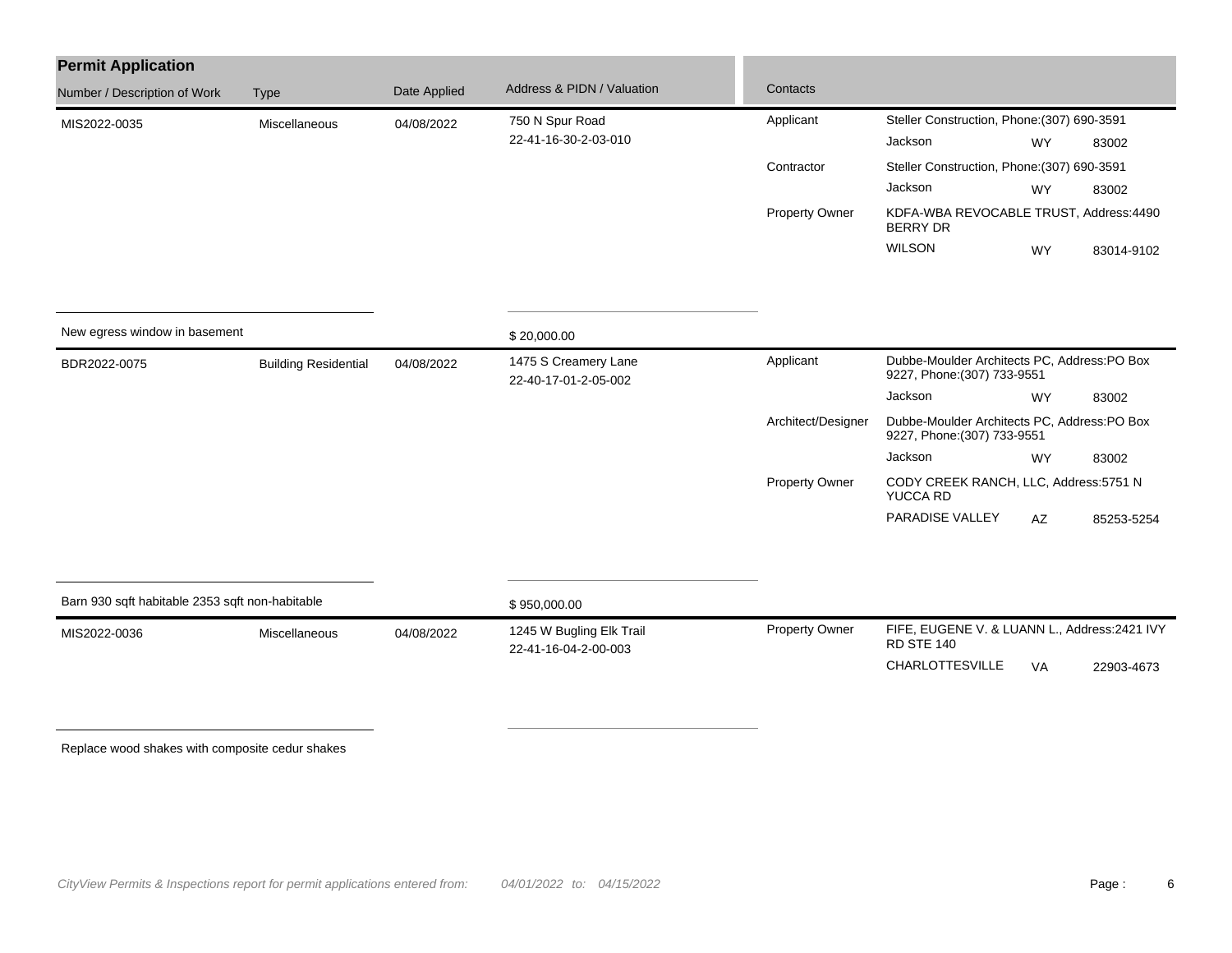| <b>Permit Application</b>                                                                                   |                             |              |                                          |                       |                                                                                           |           |            |
|-------------------------------------------------------------------------------------------------------------|-----------------------------|--------------|------------------------------------------|-----------------------|-------------------------------------------------------------------------------------------|-----------|------------|
| Number / Description of Work                                                                                | <b>Type</b>                 | Date Applied | Address & PIDN / Valuation               | Contacts              |                                                                                           |           |            |
| BDR2022-0076                                                                                                | <b>Building Residential</b> | 04/14/2022   | 2870 Wiley Lane                          | Applicant             | HOBSON, PAIGE, Address: PO BOX 3945                                                       |           |            |
|                                                                                                             |                             |              | 22-41-17-13-2-00-012                     |                       | <b>JACKSON</b>                                                                            | <b>WY</b> | 83001      |
|                                                                                                             |                             |              |                                          | Contractor            | Dembergh Construction, Inc., Address:PO Box<br>1636, Phone: (307) 733-0133                |           |            |
|                                                                                                             |                             |              |                                          |                       | Wilson                                                                                    | <b>WY</b> | 83014      |
|                                                                                                             |                             |              |                                          | Architect/Designer    | HOBSON, PAIGE, Address: PO BOX 3945                                                       |           |            |
|                                                                                                             |                             |              |                                          |                       | <b>JACKSON</b>                                                                            | <b>WY</b> | 83001      |
|                                                                                                             |                             |              |                                          | <b>Property Owner</b> | PRICHARD, MICHAEL C. & DARCEY C.,<br>Address:PO BOX 1703                                  |           |            |
|                                                                                                             |                             |              |                                          |                       | <b>WILSON</b>                                                                             | <b>WY</b> | 83014-1703 |
| ARU 999 sqft habitable 1023 sqft non-habitable 550 sqft deck<br>BDR2022-0077<br><b>Building Residential</b> |                             | 04/14/2022   | \$1,000,000.00<br>5050 W Beavertail Road | Applicant             | Ankeny Architecture & Design, LLC, Address:PO                                             |           |            |
|                                                                                                             |                             |              | 22-40-17-10-3-04-008                     |                       | Box 11062, Phone: (307) 413-0904                                                          |           |            |
|                                                                                                             |                             |              |                                          |                       | Jackson                                                                                   | <b>WY</b> | 83002      |
|                                                                                                             |                             |              |                                          | Contractor            | Capstone Construction & Management Inc.,<br>Address: P.O. Box 2564, Phone: (307) 733-7504 |           |            |
|                                                                                                             |                             |              |                                          |                       | Jackson                                                                                   | <b>WY</b> | 83001      |
|                                                                                                             |                             |              |                                          | Architect/Designer    | Ankeny Architecture & Design, LLC, Address:PO<br>Box 11062, Phone: (307) 413-0904         |           |            |
|                                                                                                             |                             |              |                                          |                       | Jackson                                                                                   | <b>WY</b> | 83002      |
|                                                                                                             |                             |              |                                          | <b>Property Owner</b> | OPLER, EDMOND F. & SARAH E., Address:714<br>CLEVELAND RD                                  |           |            |
|                                                                                                             |                             |              |                                          |                       | <b>HINSDALE</b>                                                                           | IL        | 60521-4806 |

SFD 1305 sqft habitable 1128 sqft non-habitable 689 sqft deck

\$ 2,300,000.00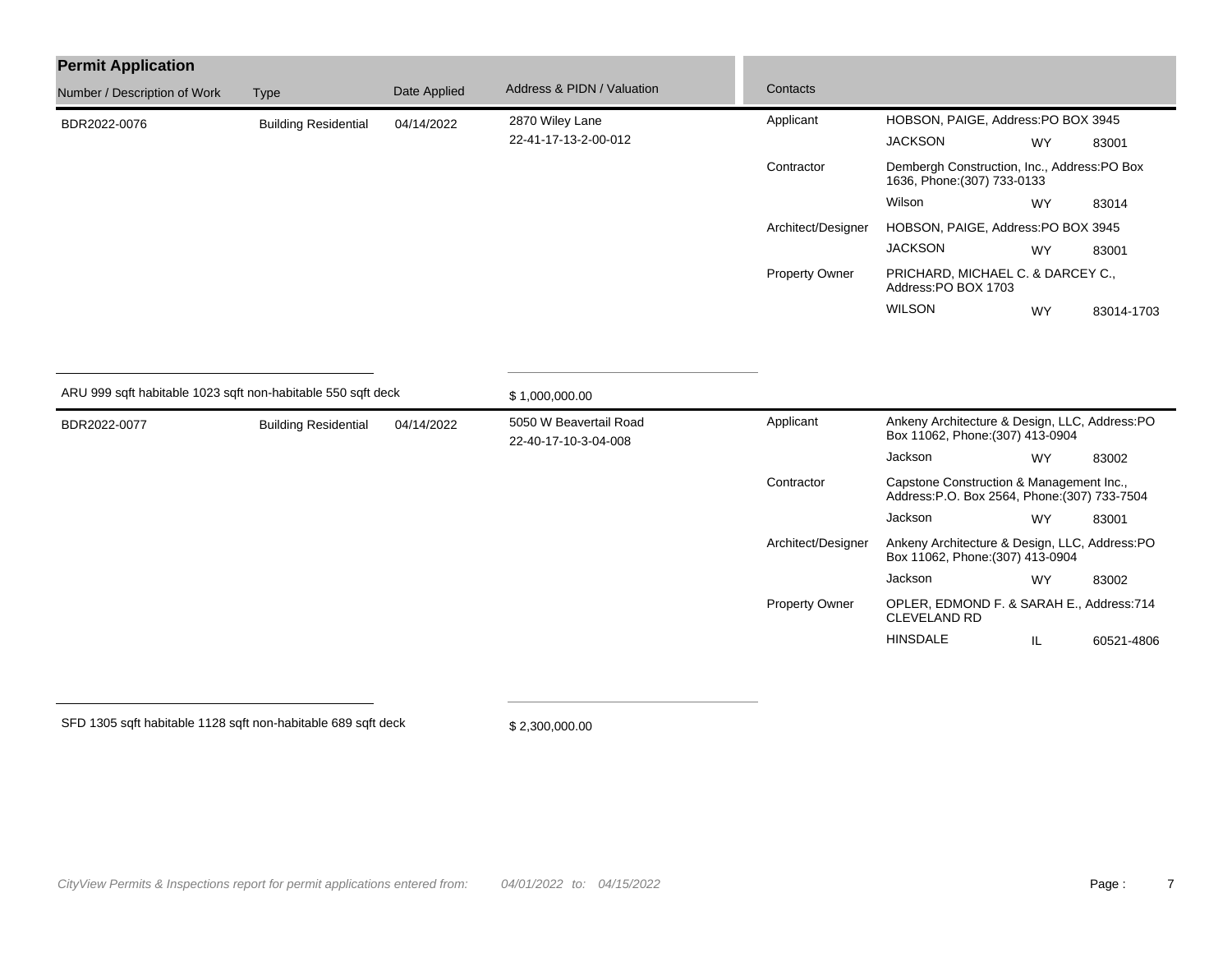| <b>Permit Application</b>    |                                                              |              |                                              |                       |                                                                                                   |               |            |  |
|------------------------------|--------------------------------------------------------------|--------------|----------------------------------------------|-----------------------|---------------------------------------------------------------------------------------------------|---------------|------------|--|
| Number / Description of Work | <b>Type</b>                                                  | Date Applied | Address & PIDN / Valuation                   | Contacts              |                                                                                                   |               |            |  |
| BDR2022-0078                 | <b>Building Residential</b>                                  | 04/14/2022   | 285 W Calliope Drive<br>22-41-16-16-4-11-001 | Applicant             | Northworks Architects & Planners, LLC,<br>Address: 1512 N Throop Street, Phone: (307)<br>201-5324 |               |            |  |
|                              |                                                              |              |                                              |                       | Chicago                                                                                           | $\mathsf{IL}$ | 60642      |  |
|                              |                                                              |              |                                              | Contractor            | Headwall Construction, LLC, Address:P.O. Box<br>15300, Phone: (307) 413-7754                      |               |            |  |
|                              |                                                              |              |                                              |                       | Jackson                                                                                           | <b>WY</b>     |            |  |
|                              |                                                              |              |                                              | Architect/Designer    | Northworks Architects & Planners, LLC,<br>Address: 1512 N Throop Street, Phone: (307)<br>201-5324 |               |            |  |
|                              |                                                              |              |                                              |                       | Chicago                                                                                           | IL            | 60642      |  |
|                              |                                                              |              |                                              | <b>Property Owner</b> | TETON ALPENGLOW, LLC, Address:500<br>CHELMSFORD RD                                                |               |            |  |
|                              |                                                              |              |                                              |                       | <b>HILLSBOROUGH</b>                                                                               | CA            | 94010-6816 |  |
|                              | SFD 6879 sqft habitable 875 sqft non-habitable 203 sqft deck |              | \$10,000,000.00                              |                       |                                                                                                   |               |            |  |
| BDC2022-0005                 | <b>Building Commercial</b>                                   | 04/15/2022   | 6765 Crystal Springs Road N                  | Applicant             | RESOR, JOHN, Address:PO BOX 286                                                                   |               |            |  |
|                              |                                                              |              | 22-42-17-25-1-00-001                         |                       | <b>TETON VILLAGE</b>                                                                              | WY            | 83025      |  |
|                              |                                                              |              |                                              | Contractor            | ACM WYOMING, Address:PO BOX 11551, Phone:<br>(307) 690-4741                                       |               |            |  |
|                              |                                                              |              |                                              |                       | Jackson                                                                                           | WY            | 83002      |  |
|                              |                                                              |              |                                              | Architect/Designer    | HART HOWERTON, Address:1 UNION STREET<br>#3                                                       |               |            |  |
|                              |                                                              |              |                                              |                       | SAN FRANCISCO                                                                                     | CA            | 94111      |  |
|                              |                                                              |              |                                              | <b>Property Owner</b> | NEW MORAINE LLC, Address:5700 SNAKE<br>RIVER RANCH RD                                             |               |            |  |
|                              |                                                              |              |                                              |                       | <b>WILSON</b>                                                                                     | <b>WY</b>     | 83014-9160 |  |
|                              |                                                              |              |                                              |                       |                                                                                                   |               |            |  |

Addition 300 sqft Remodel 1377 sqft

\$ 600,000.00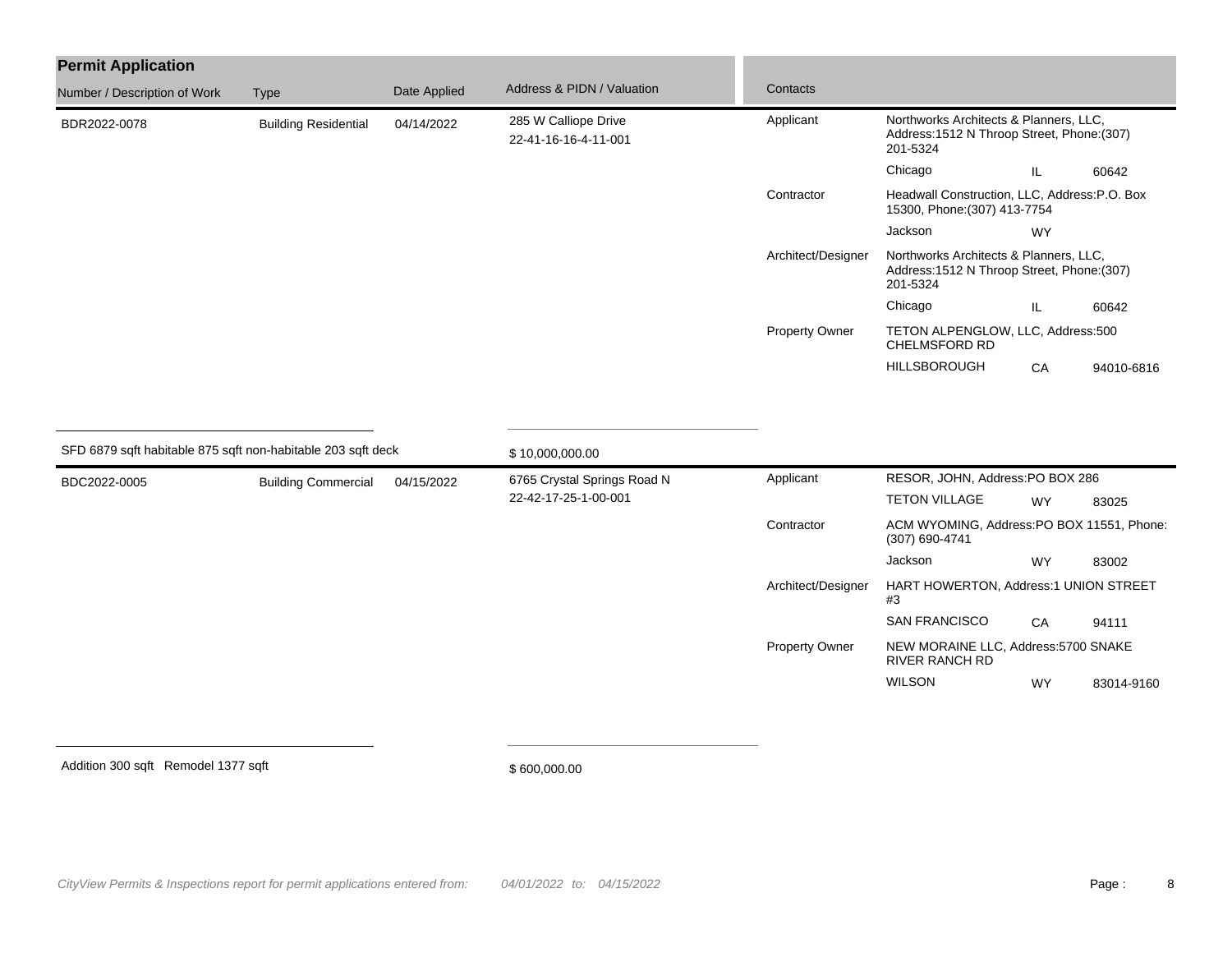| <b>Permit Application</b>    |                                                           |              |                                                   |                       |                                                                                |                                       |            |
|------------------------------|-----------------------------------------------------------|--------------|---------------------------------------------------|-----------------------|--------------------------------------------------------------------------------|---------------------------------------|------------|
| Number / Description of Work | <b>Type</b>                                               | Date Applied | Address & PIDN / Valuation                        | Contacts              |                                                                                |                                       |            |
| BDR2022-0079                 | <b>Building Residential</b>                               | 04/15/2022   | 700 W Bar BC Ranch Road W<br>22-41-16-04-3-00-004 | Applicant             | HOYT ARCHITECTS, Address:PO BOX 7364,<br>Phone: (307) 733-9955                 |                                       |            |
|                              |                                                           |              |                                                   |                       | <b>JACKSON</b>                                                                 | <b>WY</b>                             | 83002      |
|                              |                                                           |              |                                                   | Contractor            | Teton Heritage Builders, Inc., Address:P.O. Box<br>4819, Phone: (307) 733-8771 |                                       |            |
|                              |                                                           |              |                                                   |                       | Jackson                                                                        | WY                                    | 83001      |
|                              |                                                           |              |                                                   | Architect/Designer    | Phone: (307) 733-9955                                                          | HOYT ARCHITECTS, Address:PO BOX 7364, |            |
|                              |                                                           |              |                                                   |                       | <b>JACKSON</b>                                                                 | <b>WY</b>                             | 83002      |
|                              |                                                           |              |                                                   | <b>Property Owner</b> | J HOLE PROPERTIES, LLC, Address:631<br>SADDLEWOOD LN                           |                                       |            |
|                              |                                                           |              |                                                   |                       | <b>HOUSTON</b>                                                                 | <b>TX</b>                             | 77024-5403 |
| decks/covered porches        | SFD 7970 sqft habitable 1330 sqft non-habitable 2090 sqft |              | \$3,000,000.00                                    |                       |                                                                                |                                       |            |
| BDR2022-0080                 | <b>Building Residential</b>                               | 04/15/2022   | 6630 Vista Lane N<br>22-42-16-28-1-12-005         | Applicant             | Carney Logan Burke Architects, Address:PO Box<br>9218, Phone: (307) 733-4000   |                                       |            |
|                              |                                                           |              |                                                   |                       | Jackson                                                                        | <b>WY</b>                             | 83002      |
|                              |                                                           |              |                                                   | Contractor            | Two Ocean Builders, Address: PO Box 11424,<br>Phone: (307) 733-2822            |                                       |            |
|                              |                                                           |              |                                                   |                       | Jackson                                                                        | <b>WY</b>                             | 83002      |
|                              |                                                           |              |                                                   | Architect/Designer    | Carney Logan Burke Architects, Address:PO Box<br>9218, Phone: (307) 733-4000   |                                       |            |
|                              |                                                           |              |                                                   |                       | Jackson                                                                        | <b>WY</b>                             | 83002      |
|                              |                                                           |              |                                                   | Property Owner        | NASTALA, CHET L. & CARLA J., Address:206<br><b>ELIZABETH RD</b>                |                                       |            |
|                              |                                                           |              |                                                   |                       | <b>SAN ANTONIO</b>                                                             | <b>TX</b>                             | 78209-5947 |
|                              |                                                           |              |                                                   |                       |                                                                                |                                       |            |

SFD 4438 sqft habitable 901 sqft non-habitable 1091 sqft deck

\$ 6,600,000.00